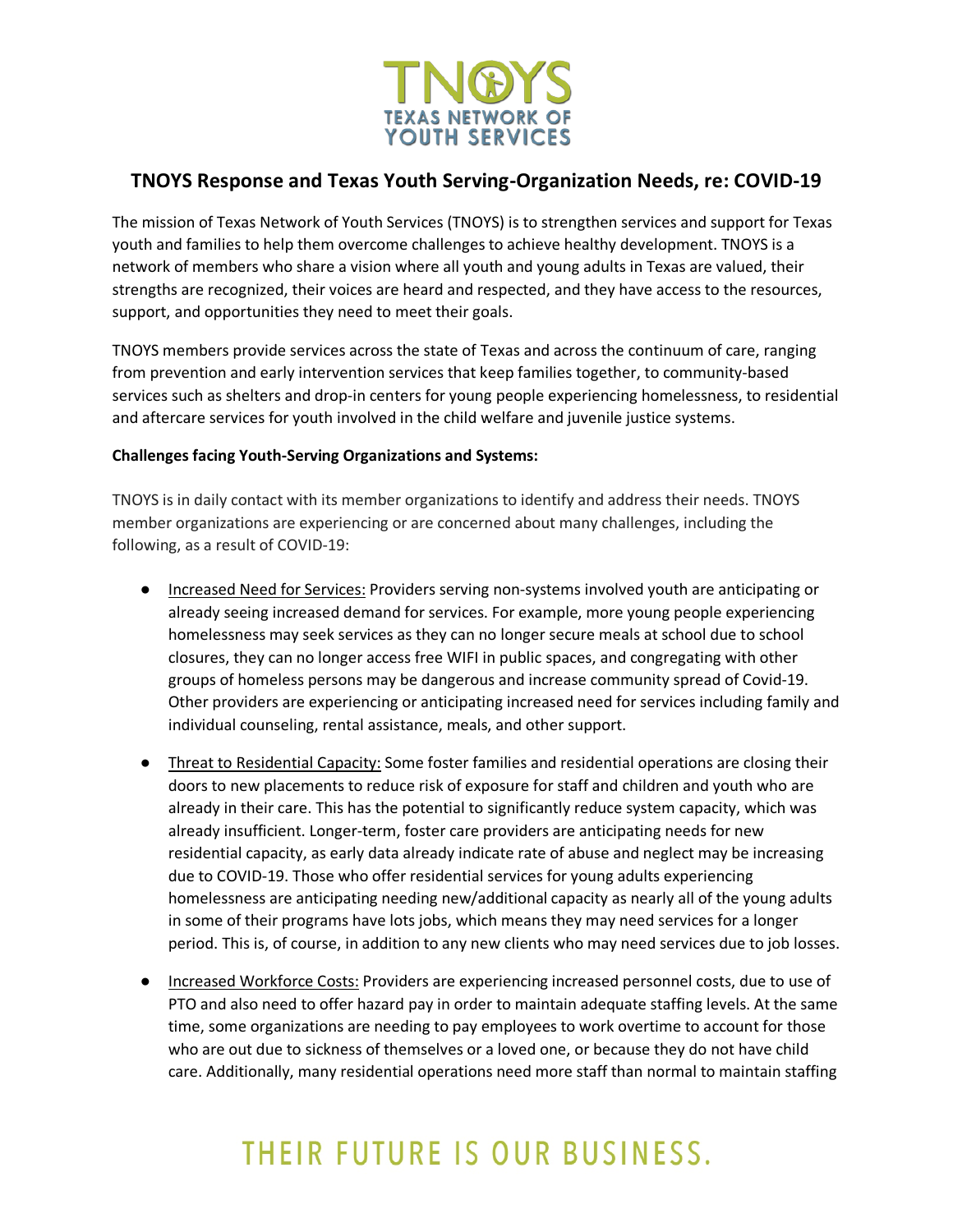

ratios, due to clients not being away for school or work. These increased costs are significant financial burdens.

- Other Workforce Challenges: Residential providers are concerned about their ability to continue to meet staffing ratios if the pay increases outlined above do not ensure adequate staff coverage. Some are equipping administrative staff to serve in direct care roles as a last resort.
- Increased Supply Expenses: Due to increased demand and a need to have extra supply on hand, providers are experiencing increased costs associated with purchasing of additional food, toiletries, medical supplies, cleaning supplies, etc. School closures mean that many organizations are needing to provide more meals than were budgeted. Some organizations are reporting that utility bills are higher due to more youth being at the facility for longer periods.
- Challenges Securing Supplies: Providers are reporting challenges with securing needed supplies, including Personal Protective Equipment (PPE), cleaning products, and groceries. Many grocery stores are rationing certain items, such as eggs and tomato products, which means residential operations cannot buy the amount needed to feed all of the youth they serve. They report sending numerous staff out to make grocery runs that were previously able to be handled by one person. Some of the companies that provide bulk groceries for residential programs are taking new customers now but are behind.
- Other Increased Expenses: Providers are also experiencing increased costs related to education, entertainment, and/or recreation, including the purchase of computers or tablets to facilitate online learning and/or other equipment and supplies to keep young people engaged constructively during this period of isolation and through school closures. Some organizations are expending resources to secure child care for clients and/or staff as a result of school and day care center closures.
- Costs Associated with Going Remote: Nearly all organizations are reporting costs associated with transitioning to a remote work environment. For providers offering remote counseling or case management these costs may be especially high, as they include servers and infrastructure in addition to laptops or tablets with HIPPA compliant video conferencing software.
- Cancelation of Fundraising Events: Many organizations have had major fundraisers canceled, limiting their ability to cover increased expenses.
- Need for New Referral Systems: Organizations offering services that are not residential, such as family counseling services, are experiencing lower client caseloads due to school closures, given that schools are typically a major referral source. This threatens the long-term viability of these programs, which bill the state at a fee-for-service rate and is unfortunate given that many families have especially high levels of need for support at this time. Service providers are working to raise public awareness of what they offer and build new referral systems. In most cases, their services are critical youth and families during these trying times.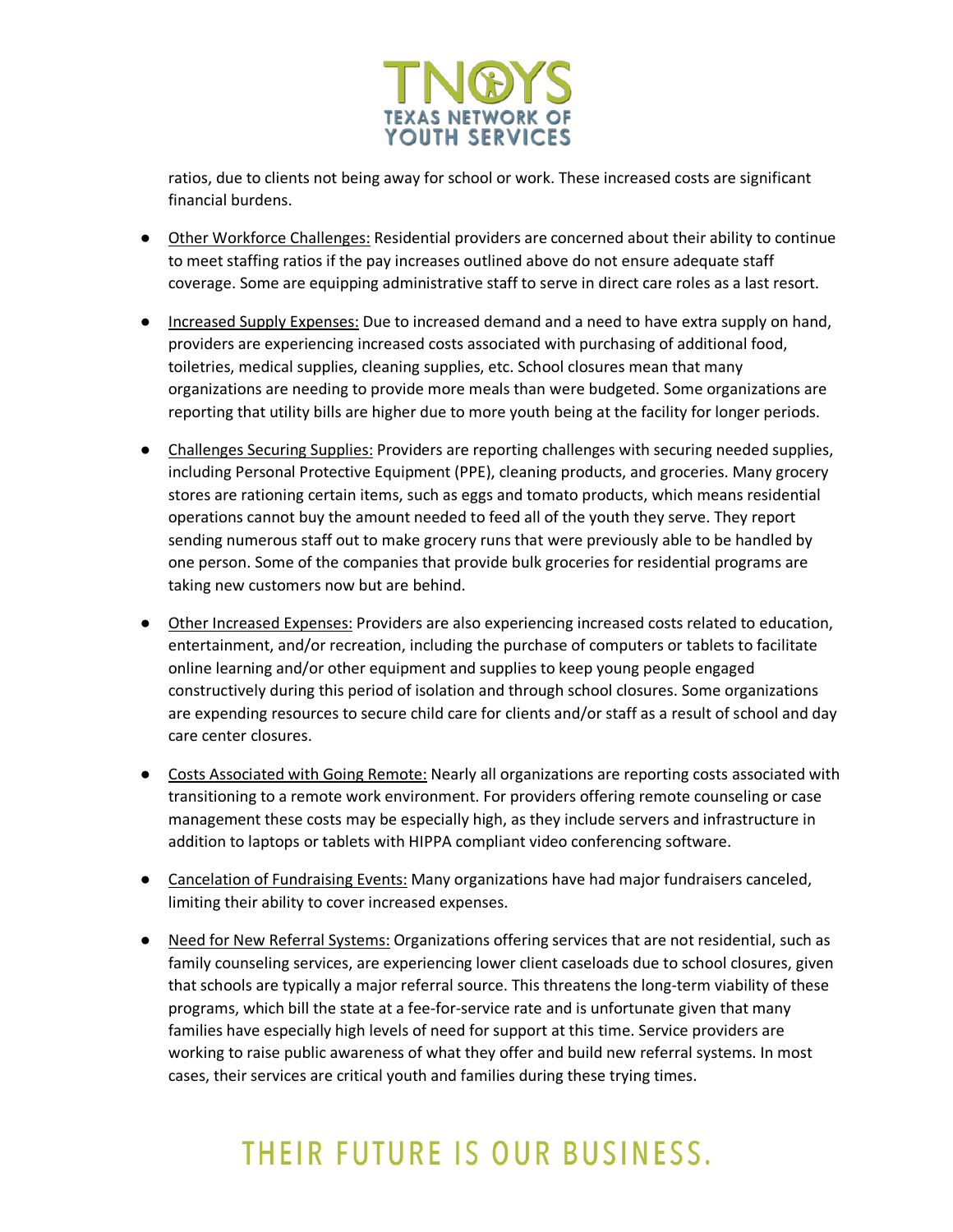

#### **TNOYS Response:**

TNOYS also speaks daily with representatives from state leadership, regulatory agencies, and partners at the federal level. TNOYS is utilizing its established role as a cross-system convener to facilitation information sharing and coordination of resources. TNOYS activities in response to COVID-19 include:

- TNOYS launched an online Emergency Response Resource Center with guidance for youthserving organizations and professionals on responding to COVID-19. The resource center includes guidance for providers on developing emergency response plans and implementing recommended public health protocols, as well as updates from state and federal regulatory agencies.
- TNOYS is convening virtual meetings to provide a peer-to-peer platform for targeted types of provider organizations to troubleshoot challenges and share ideas.
	- o TNOYS convened its Emergency Shelter Task Force, which is comprised of Texas' emergency shelters for children in foster care, for 71 registrants. The Texas Department of Family and Protective Services (DFPS) and the Office of the Governor (OOG) participated.
	- o TNOYS convened its Transitional Services Task Force, which is comprised of those who provide services for young adults who will soon age out of or recently aged out of foster care, including Preparation for Adult Living, Supervised Independent Living, and transitional living programs, for 62 registrants. DFPS participated in this meeting.
	- o TNOYS convened providers of the Family and Youth Success program (formerly the "STAR") program, which provides family crisis intervention services in all 254 counties.
	- o TNOYS convened its Statewide Collaborative on Youth Homelessness for 81 registrants and brought the state's youth-serving regulatory agencies, service providers, school districts, and others together to share information and coordinate on provision of services for young people who are experiencing homelessness or are at risk and who may not already be connected to services. Participants included the OOG, DFPS, the Texas Department of Housing and Community Affairs, the Texas Education Agency, public school districts, and more.
- TNOYS is relaying guidance from the OOG, DFPS, and other state and federal leaders and regulatory agencies to its members through regular bulletins.
- TNOYS is working with OOG, Texas Alliance of Child and Family Services, and multiple state agencies to distribute needed supplies such as masks, hand sanitizer, and laptops and tablets to child and youth-serving organizations.
- TNOYS is also coordinating with Texas Homeless Network and Texas Association Against Sexual Assault to share information and streamline support being offered for provider organizations.
- TNOYS is making plans to support Family and Youth Success Program providers in marketing their free counseling and support services to youth and families in need.
- TNOYS is collaborating with national stakeholders, including the National Network for Youth, the US Interagency Council for the Homeless, and federal regulatory agencies, to keep Texas' youth-